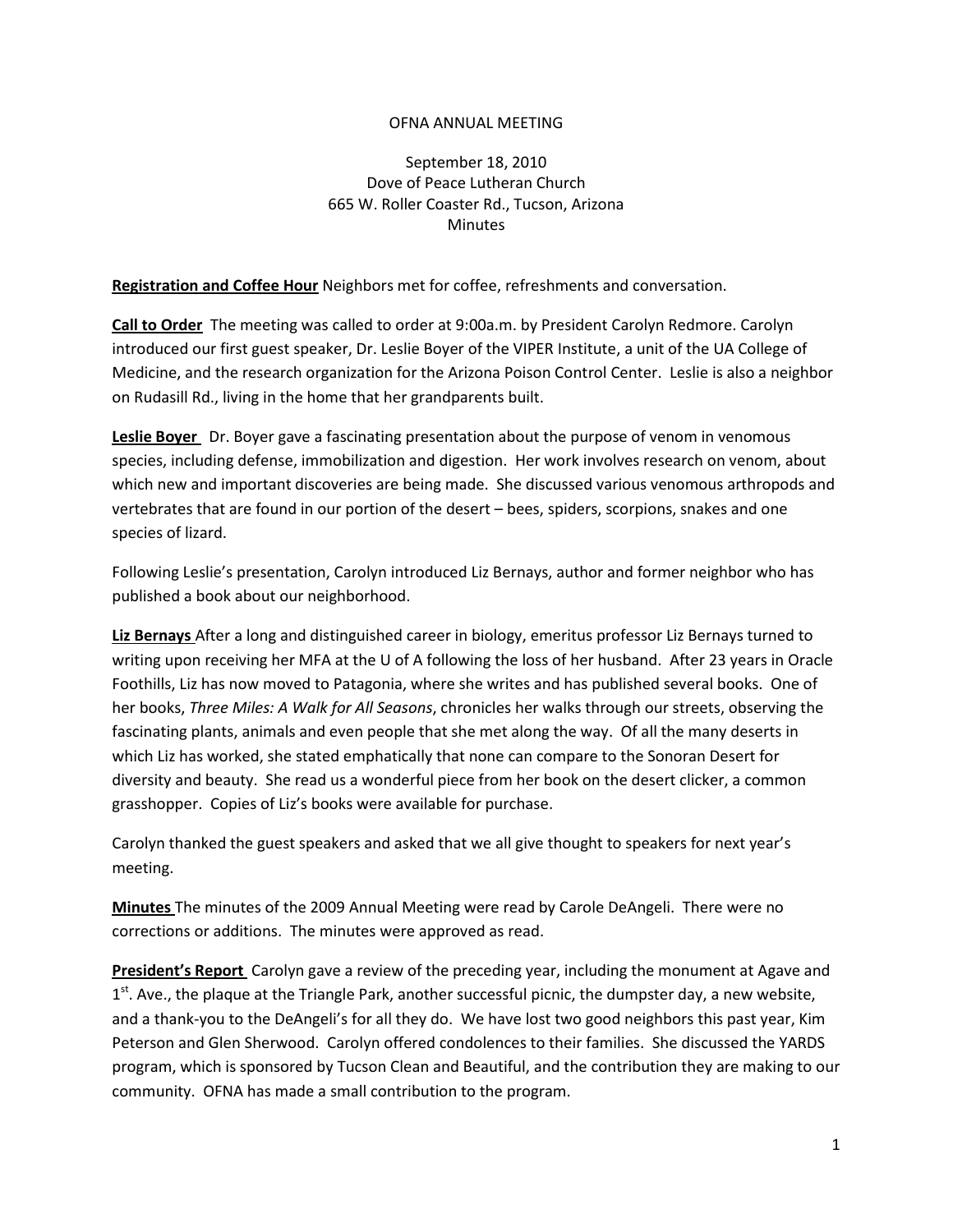**Membership Report** – Jay DeAngeli reported that our membership remains fairly steady from year to year, from about 115 to 120 households. As of this report, the membership for the new year stands at 93.

**Treasurer's Report** As Treasurer, Jay then presented the Treasurer's report. He indicated that the printed report is issued quarterly and includes all budget items with actual expenditures for each item. Detailed reports are available to all members. Cash on hand as of 8/31/10 - \$13,259. OFNA income is from dues and a few donations; major expenses include the picnic, annual meeting, newsletter and neighborhood beautification projects. Copies of the year-end report are available on the back table.

**Audit** Angelo Dellacona presented the audit report. The OFNA books were audited by Angelo and Leo Roop on 8/31/10 and all records were found to be accurate, complete and meticulous.

**Website, Newsletter, Saturday Update** Carole DeAngeli indicated that input from neighbors is welcome and encouraged for the newsletter as well as the weekly update and the website. She accepts advertisements for free items on the Saturday e-letter, but items for sale or advertisement of one's services are placed on the website's Classified section. The Recommendations List only includes businesses or individuals that have been used and are personally recommended by a neighbor. Thanks to the encouragement and support of Jay DeAngeli and Mark Andersen, the website has moved to a new host and has been completely rebuilt. Carole encouraged everyone to use it and give feedback. She also showed a photograph of the plaque that has been installed at the Triangle Park honoring the neighborhood's founder.

Carolyn introduced and thanked the new Area Leaders for Neighborhood Watch.

**Neighborhood Watch** Jacki Elder and Bente Jensen are the new Area Leaders for Neighborhood Watch. Jacki reported that they have been contacting the current Block Leaders and are looking for additional neighbors to serve in this capacity. She passed out a map showing the areas covered by the Block Leaders at present. This meeting and the picnic will also serve as the required two meetings for NW. Jacki and Bente will have a table at the picnic with information and sign-up sheets.

**Neighborhood Picnic** As this year's picnic coordinator, Mark Andersen announced the date, welcomed all neighbors to come, asked for volunteers and thanked all those who had volunteered thus far. This year the picnic will be on Saturday, October 30<sup>th</sup>, in the wash next to 220 E. Yvon Drive. Carolyn noted that the Eisners have graciously allowed us to use their property again this year.

**Graffiti** – There were several major instances of graffiti in the neighborhood this year. Our neighborhood committee worked with Pima County Department of Transportation and the Sheriff's Department to combat the problem. Jay emphasized the importance of reporting graffiti as soon as it appears. Call 911 immediately if you spot graffiti taking place. Jacki Elder noted that half of her graffiti committee had been lost to college and asked for volunteer replacements. Bob Zachmeier, whose property was targeted with graffiti, expressed gratitude to those who helped get it removed. Gerry Troupe, a new neighbor on Agave, also said how impressed she was with the speedy removal of the